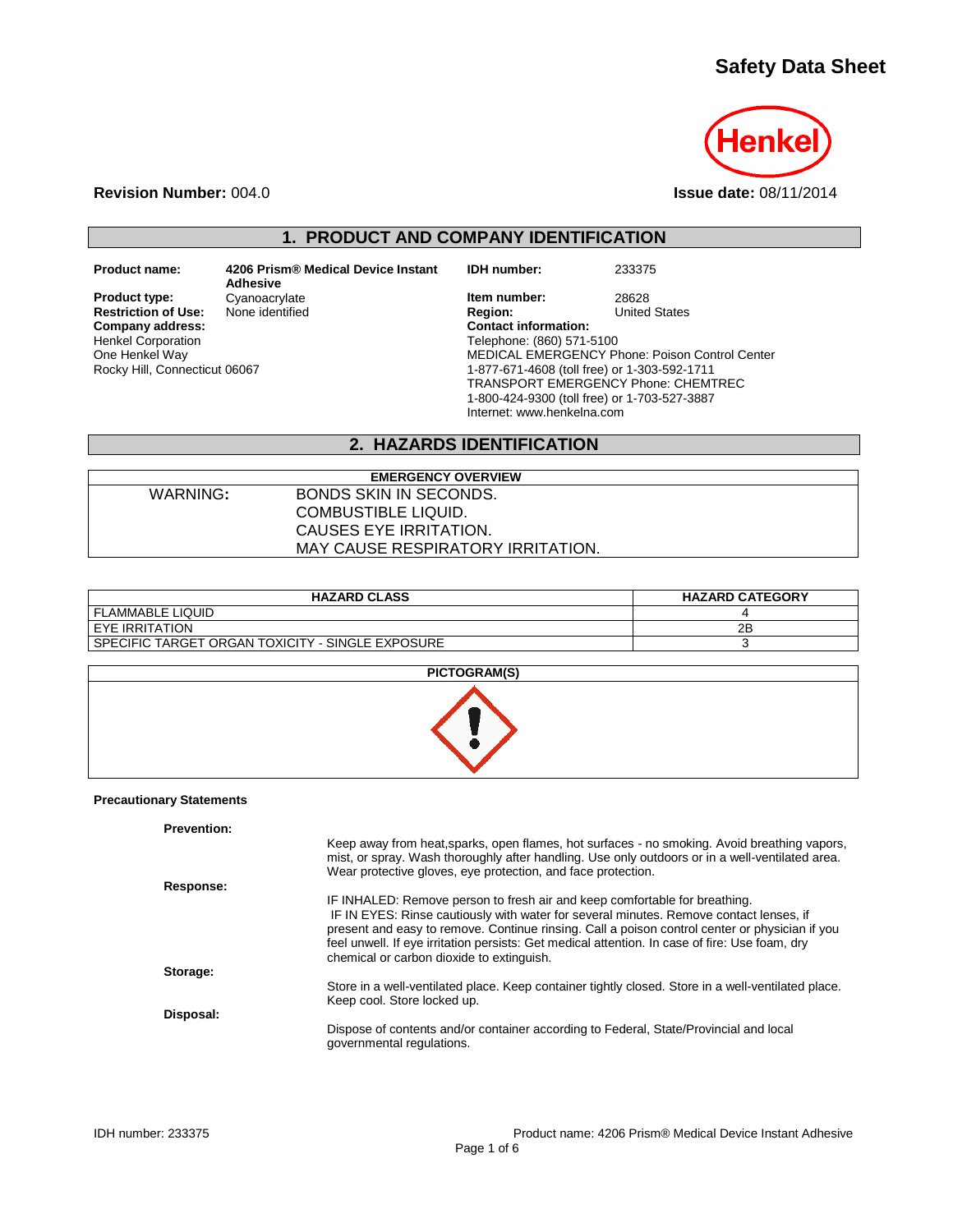Classification complies with OSHA Hazard Communication Standard (29 CFR 1910.1200) and is consistent with the provisions of the United Nations Globally Harmonized System of Classification and Labeling of Chemicals (GHS).

#### **See Section 11 for additional toxicological information.**

### **3. COMPOSITION / INFORMATION ON INGREDIENTS**

| Hazardous Component(s)   | <b>CAS Number</b> | Percentage* |
|--------------------------|-------------------|-------------|
| Ethyl 2-cyanoacrylate    | 7085-85-0         | 60 - 100    |
| Ethylene/methyl Acrylate | Unknown           | $5 - 10$    |
| Thermal additive         | Proprietary       | $1 - 5$     |

\* Exact percentage is a trade secret. Concentration range is provided to assist users in providing appropriate protections.

| <b>4. FIRST AID MEASURES</b>     |                                                                                                                                                                                                                                                                                                                                                                                                                                                                                                                                                                  |  |
|----------------------------------|------------------------------------------------------------------------------------------------------------------------------------------------------------------------------------------------------------------------------------------------------------------------------------------------------------------------------------------------------------------------------------------------------------------------------------------------------------------------------------------------------------------------------------------------------------------|--|
| Inhalation:                      | Move to fresh air. If not breathing, give artificial respiration. If breathing is<br>difficult, give oxygen. If symptoms develop and persist, get medical attention.                                                                                                                                                                                                                                                                                                                                                                                             |  |
| Skin contact:                    | Do not pull bonded skin apart. Soak in warm soapy water. Gently peel apart<br>using a blunt instrument. If skin is burned due to the rapid generation of heat<br>by a large drop, seek medical attention. If lips are bonded, apply warm water<br>to the lips and encourage wetting and pressure from saliva in mouth. Peel or<br>roll lips apart. Do not pull lips apart with direct opposing force.                                                                                                                                                            |  |
| Eye contact:                     | Immediately flush with plenty of water for at least 15 minutes. Get medical<br>attention. If eyelids are bonded closed, release eyelashes with warm water by<br>covering with a wet pad. Do not force eye open. Cyanoacrylate will bond to<br>eye protein and will cause a lachrymatory effect which will help to debond the<br>adhesive. Keep eye covered until debonding is complete, usually within 1-3<br>days. Medical attention should be sought in case solid particles of polymerized<br>cyanoacrylate trapped behind the eyelid caused abrasive damage. |  |
| Ingestion:                       | Ensure breathing passages are not obstructed. The product will polymerize<br>rapidly and bond to the mouth making it almost impossible to swallow. Saliva<br>will separate any solidified product in several hours. Prevent the patient from<br>swallowing any separated mass.                                                                                                                                                                                                                                                                                   |  |
| Symptoms:                        | See Section 11.                                                                                                                                                                                                                                                                                                                                                                                                                                                                                                                                                  |  |
| Notes to physician:              | Surgery is not necessary to separate accidentally bonded tissues. Experience<br>has shown that bonded tissues are best treated by passive, non-surgical first<br>aid. If rapid curing has caused thermal burns they should be treated<br>symptomatically after adhesive is removed.                                                                                                                                                                                                                                                                              |  |
|                                  | <b>5. FIRE FIGHTING MEASURES</b>                                                                                                                                                                                                                                                                                                                                                                                                                                                                                                                                 |  |
| <b>Extinguishing media:</b>      | Water spray (fog), foam, dry chemical or carbon dioxide.                                                                                                                                                                                                                                                                                                                                                                                                                                                                                                         |  |
| Special firefighting procedures: | Wear a self-contained breathing apparatus with a full face piece operated in<br>pressure-demand or other positive pressure mode.                                                                                                                                                                                                                                                                                                                                                                                                                                 |  |

**Unusual fire or explosion hazards:** None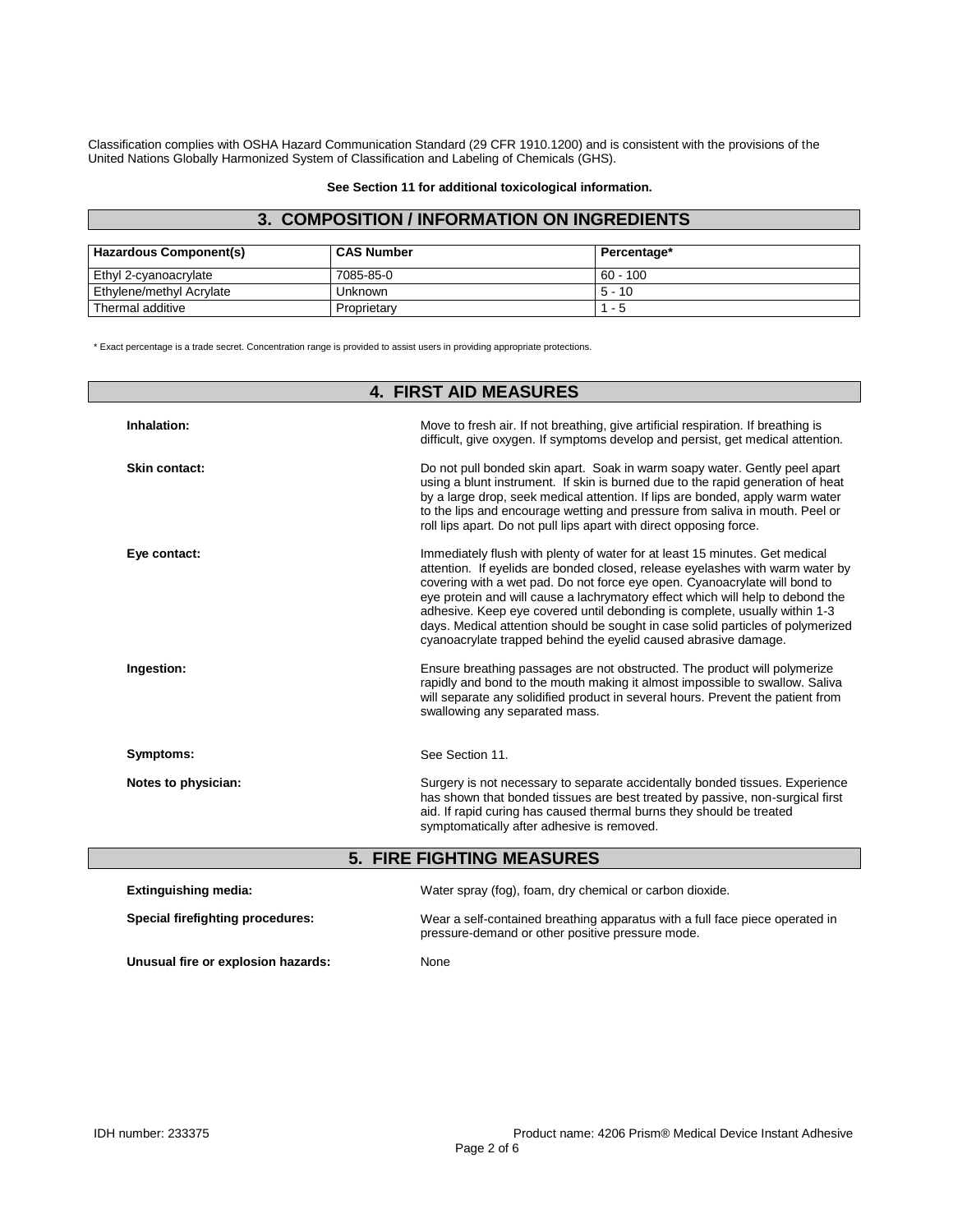**Hazardous combustion products:** Trace amounts of toxic and/or irritating fumes may be released and the use of breathing apparatus is recommended.

#### **6. ACCIDENTAL RELEASE MEASURES**

**Use personal protection recommended in Section 8, isolate the hazard area and deny entry to unnecessary and unprotected personnel.**

| <b>Environmental precautions:</b> | Do not allow product to enter sewer or waterways. Ventilate area.                                                                                                                                                                                          |
|-----------------------------------|------------------------------------------------------------------------------------------------------------------------------------------------------------------------------------------------------------------------------------------------------------|
| Clean-up methods:                 | Do not use cloths for mopping up. Flood with water to complete polymerization<br>and scrape off the floor. Cured material can be disposed of as non-hazardous<br>waste. Refer to Section 8 "Exposure Controls / Personal Protection" prior to<br>clean up. |

#### **7. HANDLING AND STORAGE**

Handling: **Handling: Handling:** Avoid contact with fabric or paper goods. Contact with these materials may cause rapid polymerization which can generate smoke and strong irritating vapors, and cause thermal burns. Prevent contact with eyes, skin and clothing. Do not breathe vapor and mist. Wash thoroughly after handling.

**Storage:** Keep in a cool, well ventilated area away from heat, sparks and open flame.

Keep container tightly closed until ready for use.

**For information on product shelf life contact Henkel Customer Service at (800) 243-4874.**

### **8. EXPOSURE CONTROLS / PERSONAL PROTECTION**

**Employers should complete an assessment of all workplaces to determine the need for, and selection of, proper exposure controls and protective equipment for each task performed.**

| Hazardous Component(s)                                                                                             | <b>ACGIH TLV</b> | <b>OSHA PEL</b> | <b>AIHA WEEL</b> | <b>OTHER</b> |
|--------------------------------------------------------------------------------------------------------------------|------------------|-----------------|------------------|--------------|
| Ethyl 2-cyanoacrylate                                                                                              | 0.2 ppm TWA      | None            | None             | None         |
| Ethylene/methyl Acrylate                                                                                           | None             | None            | None             | None         |
| Thermal additive                                                                                                   | None             | None            | None             | None         |
| Use positive down-draft exhaust ventilation if general ventilation is insufficient<br><b>Engineering controls:</b> |                  |                 |                  |              |

to maintain vapor concentration below established exposure limits.

**Respiratory protection:** Use a NIOSH approved air-purifying respirator with an organic vapor cartridge.

**Eye/face protection:** Safety goggles or safety glasses with side shields. Full face protection should be used if the potential for splashing or spraying of product exists.

**Skin protection:** Use nitrile gloves and aprons as necessary to prevent contact. Do not use PVC, nylon or cotton.

## **9. PHYSICAL AND CHEMICAL PROPERTIES**

**Physical state:** Liquid **Color:** Liquid Color: **Color:** Colorless Colorless Colorless Color:<br> **Color:** Color: Irritating **Odor threshold:**<br>pH: Vapor pressure:<br>Boiling point/range: **Melting point/ range: Specific gravity:** 1.057 **Vapor density:**<br> **Flash point:**<br> **SO** - 93 °C (176°) **Flammable/Explosive limits - lower: Flammable/Explosive limits - upper:** Not determined

**Irritating**<br>Not available. Not applicable<br>
< 0.2 mm hg **Boiling point/range:** > 149 °C (> 300.2 °F) **Flash point:** 80 - 93 °C (176°F - 199.4 °F)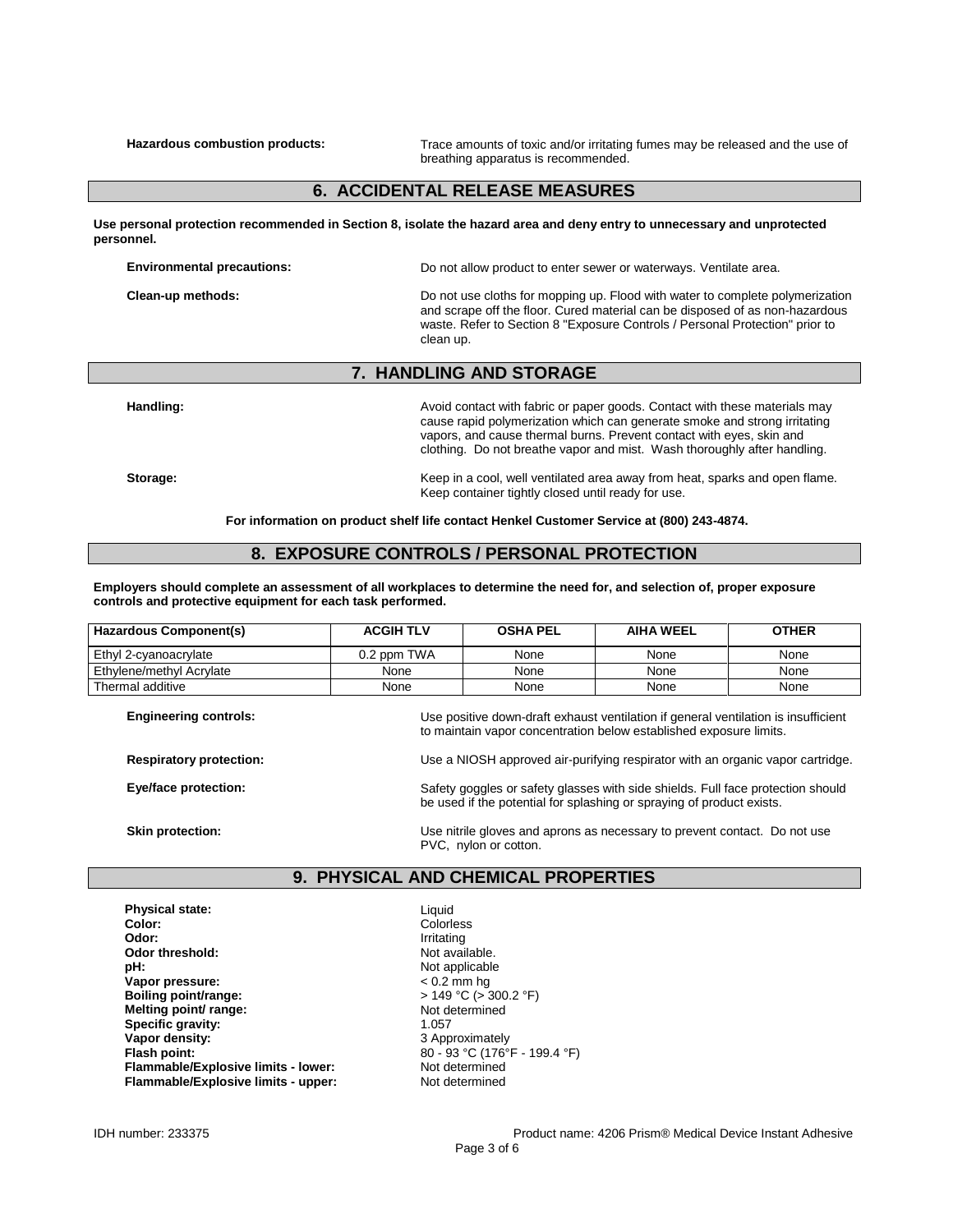| <b>Autoignition temperature:</b>         | 485 °C (905°F)        |
|------------------------------------------|-----------------------|
| <b>Evaporation rate:</b>                 | Not available.        |
| Solubility in water:                     | Polymerises in        |
| Partition coefficient (n-octanol/water): | Not applicable        |
| <b>VOC content:</b>                      | $< 2 \%$ ; $< 20$ g/l |
| <b>Viscosity:</b>                        | Not available.        |
| Decomposition temperature:               | Not available.        |

Polymerises in presence of water. Not applicable **VOC content:** < 2 %; < 20 g/l (California SCAQMD Method 316B) (Estimated) Not available.

## **10. STABILITY AND REACTIVITY**

| Stability:                                  | Stable under recommended storage conditions.                                                          |  |
|---------------------------------------------|-------------------------------------------------------------------------------------------------------|--|
| Hazardous reactions:                        | Rapid exothermic polymerization will occur in the presence of water, amines, alkalis and<br>alcohols. |  |
| <b>Hazardous decomposition</b><br>products: | None                                                                                                  |  |
| Incompatible materials:                     | Water, amines, alkalis and alcohols.                                                                  |  |
| <b>Reactivity:</b>                          | Not available.                                                                                        |  |
| Conditions to avoid:                        | Spontaneous polymerization.                                                                           |  |
| <b>11. TOXICOLOGICAL INFORMATION</b>        |                                                                                                       |  |

**Relevant routes of exposure:** Skin, Inhalation, Eyes

#### **Potential Health Effects/Symptoms**

| Inhalation:   | May cause respiratory tract irritation. Exposure to vapors above the established exposure limit<br>results in respiratory irritation, which may lead to difficulty in breathing and tightness in the<br>chest.                                                                                                                                                                                |
|---------------|-----------------------------------------------------------------------------------------------------------------------------------------------------------------------------------------------------------------------------------------------------------------------------------------------------------------------------------------------------------------------------------------------|
| Skin contact: | May cause skin irritation. Bonds skin in seconds. Cyanoacrylates have been reported to cause<br>allergic reaction but due to rapid polymerization at the skin surface, an allergic response is rare.<br>Cyanoacrylates generate heat on solidification. In rare circumstances a large drop will burn the<br>skin. Cured adhesive does not present a health hazard even if bonded to the skin. |
| Eye contact:  | Irritating to eyes. Causes excessive tearing. Eyelids may bond.                                                                                                                                                                                                                                                                                                                               |
| Ingestion:    | Not expected to be harmful by ingestion. Rapidly polymerizes (solidifies) and bonds in mouth. It<br>is almost impossible to swallow.                                                                                                                                                                                                                                                          |

| <b>Hazardous Component(s)</b> | LD50s and LC50s | Immediate and Delayed Health Effects |
|-------------------------------|-----------------|--------------------------------------|
| Ethyl 2-cvanoacrylate         | None            | Irritant, Allergen, Respiratory      |
| Ethylene/methyl Acrylate      | None            | No Data                              |
| Thermal additive              | None            | No Records                           |

| Hazardous Component(s)   | <b>NTP Carcinogen</b> | <b>IARC Carcinogen</b> | <b>OSHA Carcinogen</b><br>(Specifically Regulated) |
|--------------------------|-----------------------|------------------------|----------------------------------------------------|
| Ethyl 2-cyanoacrylate    | No                    | No                     | No                                                 |
| Ethylene/methyl Acrylate | No                    | No                     | No                                                 |
| Thermal additive         | No                    | No                     | No                                                 |

## **12. ECOLOGICAL INFORMATION**

**Ecological information:** Not available.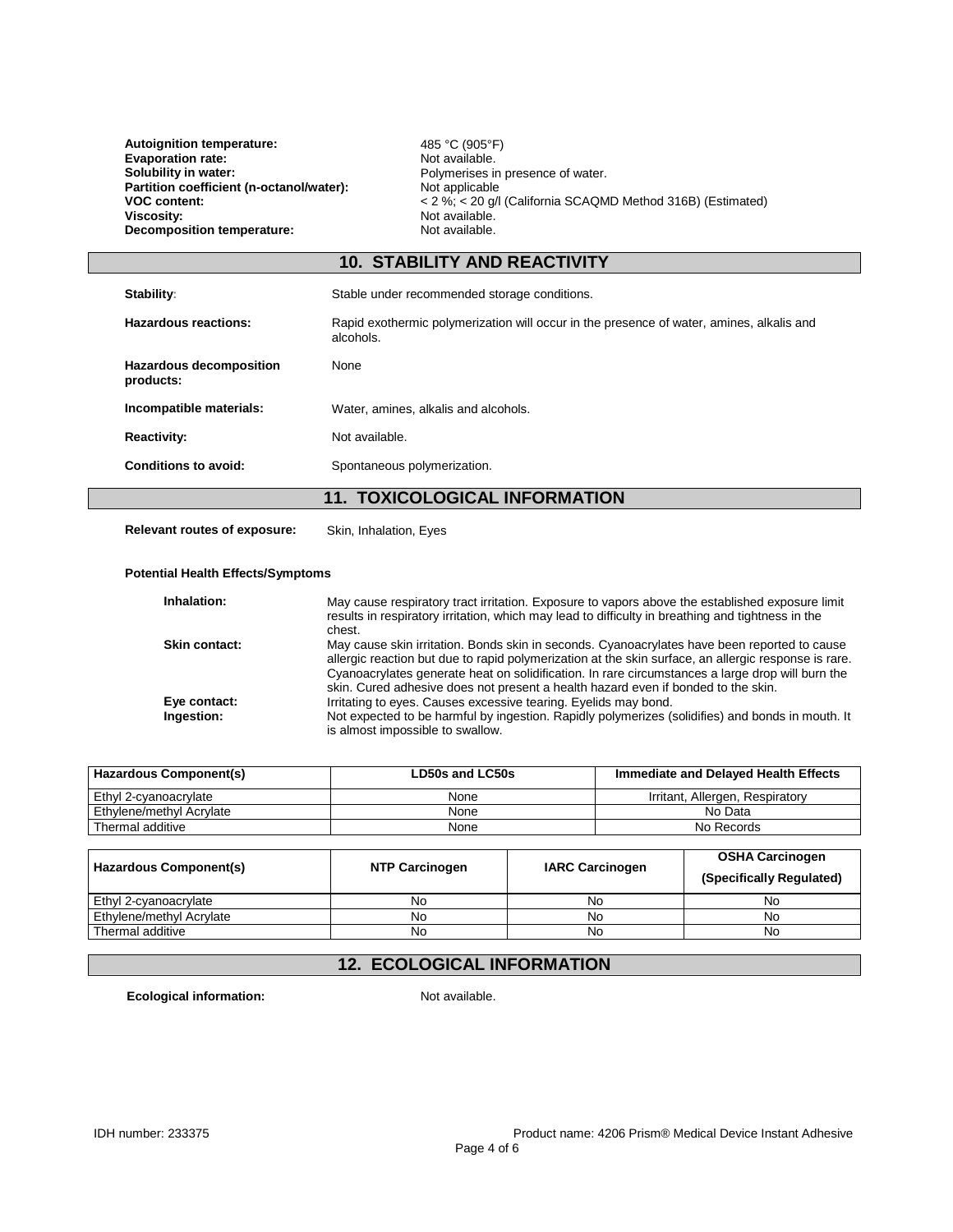| Recommended method of disposal:<br>Hazardous waste number:<br>package/configuration.<br>U.S. Department of Transportation Ground (49 CFR) | Information provided is for unused product only.<br>Follow all local, state, federal and provincial regulations for disposal.<br>Not a RCRA hazardous waste.<br><b>14. TRANSPORT INFORMATION</b><br>The transport information provided in this section only applies to the material/formulation itself, and is not specific to any |  |  |
|-------------------------------------------------------------------------------------------------------------------------------------------|------------------------------------------------------------------------------------------------------------------------------------------------------------------------------------------------------------------------------------------------------------------------------------------------------------------------------------|--|--|
|                                                                                                                                           |                                                                                                                                                                                                                                                                                                                                    |  |  |
|                                                                                                                                           |                                                                                                                                                                                                                                                                                                                                    |  |  |
|                                                                                                                                           |                                                                                                                                                                                                                                                                                                                                    |  |  |
|                                                                                                                                           |                                                                                                                                                                                                                                                                                                                                    |  |  |
|                                                                                                                                           |                                                                                                                                                                                                                                                                                                                                    |  |  |
|                                                                                                                                           |                                                                                                                                                                                                                                                                                                                                    |  |  |
|                                                                                                                                           |                                                                                                                                                                                                                                                                                                                                    |  |  |
| Proper shipping name:                                                                                                                     | Combustible liquid, n.o.s. (Cyanoacrylate ester)                                                                                                                                                                                                                                                                                   |  |  |
| Hazard class or division:                                                                                                                 | Combustible Liquid                                                                                                                                                                                                                                                                                                                 |  |  |
| Identification number:                                                                                                                    | NA 1993                                                                                                                                                                                                                                                                                                                            |  |  |
| Packing group:<br>Ш                                                                                                                       |                                                                                                                                                                                                                                                                                                                                    |  |  |
| <b>International Air Transportation (ICAO/IATA)</b>                                                                                       |                                                                                                                                                                                                                                                                                                                                    |  |  |
| Proper shipping name:                                                                                                                     | Aviation regulated liquid, n.o.s. (Cyanoacrylate ester)                                                                                                                                                                                                                                                                            |  |  |
| Hazard class or division:<br>9                                                                                                            |                                                                                                                                                                                                                                                                                                                                    |  |  |
| Identification number:                                                                                                                    | <b>UN 3334</b>                                                                                                                                                                                                                                                                                                                     |  |  |
| Packing group:<br>Ш                                                                                                                       |                                                                                                                                                                                                                                                                                                                                    |  |  |
| <b>Exceptions:</b>                                                                                                                        | Primary packs containing less than 500ml are unregulated by this mode of<br>transport and may be shipped unrestricted.                                                                                                                                                                                                             |  |  |
| <b>Water Transportation (IMO/IMDG)</b>                                                                                                    |                                                                                                                                                                                                                                                                                                                                    |  |  |
| Proper shipping name:                                                                                                                     | Not regulated                                                                                                                                                                                                                                                                                                                      |  |  |
| Hazard class or division:                                                                                                                 | None                                                                                                                                                                                                                                                                                                                               |  |  |
| Identification number:                                                                                                                    | None                                                                                                                                                                                                                                                                                                                               |  |  |
| Packing group:                                                                                                                            | None                                                                                                                                                                                                                                                                                                                               |  |  |
|                                                                                                                                           | <b>15. REGULATORY INFORMATION</b>                                                                                                                                                                                                                                                                                                  |  |  |

#### **United States Regulatory Information**

| <b>TSCA 8 (b) Inventory Status:</b><br><b>TSCA 12 (b) Export Notification:</b>                                | All components are listed or are exempt from listing on the Toxic Substances Control Act<br>Inventory.<br>None above reporting de minimis                                                                                                                                                                                                                        |  |
|---------------------------------------------------------------------------------------------------------------|------------------------------------------------------------------------------------------------------------------------------------------------------------------------------------------------------------------------------------------------------------------------------------------------------------------------------------------------------------------|--|
| <b>CERCLA/SARA Section 302 EHS:</b><br><b>CERCLA/SARA Section 311/312:</b><br><b>CERCLA/SARA Section 313:</b> | None above reporting de minimis<br>Delayed Health, Fire, Reactive, Immediate Health<br>None above reporting de minimis                                                                                                                                                                                                                                           |  |
| <b>California Proposition 65:</b>                                                                             | This product contains a chemical known to the State of California to cause birth defects or<br>other reproductive harm.                                                                                                                                                                                                                                          |  |
| <b>Canada Regulatory Information</b>                                                                          |                                                                                                                                                                                                                                                                                                                                                                  |  |
| <b>CEPA DSL/NDSL Status:</b>                                                                                  | Contains one or more components listed on the Non-Domestic Substances List. All other<br>components are listed on or are exempt from listing on the Domestic Substances List.<br>Components listed on the NDSL must be tracked by all Canadian Importers of Record as<br>required by Environment Canada. They may be imported into Canada in limited quantities. |  |

## **16. OTHER INFORMATION**

Please contact Regulatory Affairs for additional details.

**This safety data sheet contains changes from the previous version in sections:** New Safety Data Sheet format.

- Prepared by: Catherine Bimler, Regulatory Affairs Specialist
- **Issue date:** 08/11/2014